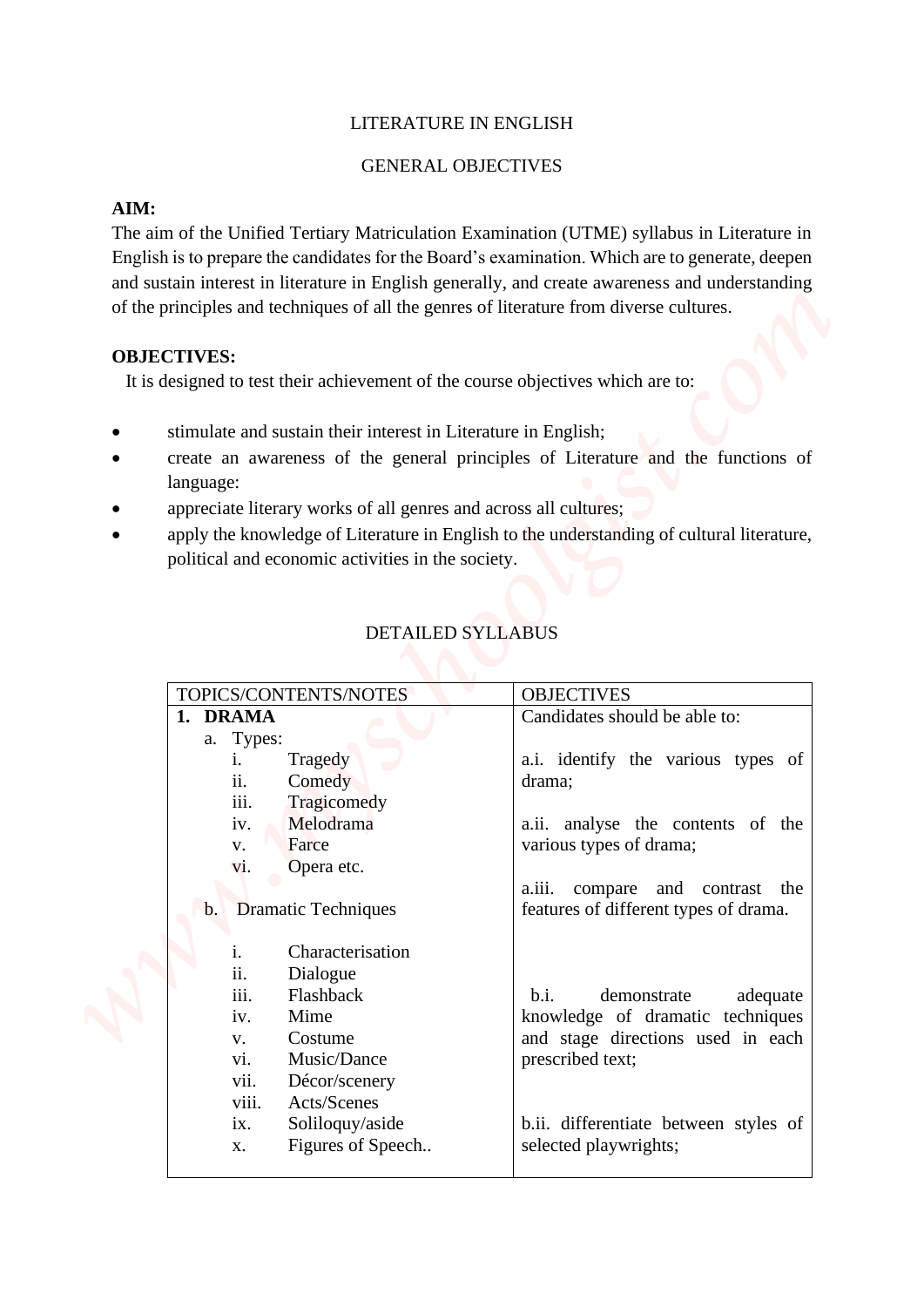| Interpretation of the Prescribed<br>$c_{\cdot}$ |                                         |
|-------------------------------------------------|-----------------------------------------|
| Texts                                           |                                         |
| Theme                                           | c.i determine the theme of<br>any       |
| $\ddot{\phantom{0}}$<br>Plot<br>11.             | prescribed text;                        |
| $\cdots$<br>Socio-political context<br>111.     |                                         |
| Setting<br>iv.                                  | c.ii. identify the plot of the play;    |
|                                                 |                                         |
|                                                 | c.iii. apply the lessons of the play to |
|                                                 | social reality.                         |
|                                                 |                                         |
|                                                 | c.iv. identify the spatial setting and  |
|                                                 | temporal period of the play.            |
|                                                 |                                         |
|                                                 |                                         |

|    | Interpretation of the Prescribed<br>c.<br><b>Texts</b><br>Theme<br>i.<br>ii.<br>Plot<br>iii.<br>Socio-political context<br>Setting<br>iv.                                                                                                                      |        | c.i determine the theme of any<br>prescribed text;<br>c.ii. identify the plot of the play;<br>c.iii. apply the lessons of the play to<br>social reality.<br>c.iv. identify the spatial setting and<br>temporal period of the play.                                                                  |
|----|----------------------------------------------------------------------------------------------------------------------------------------------------------------------------------------------------------------------------------------------------------------|--------|-----------------------------------------------------------------------------------------------------------------------------------------------------------------------------------------------------------------------------------------------------------------------------------------------------|
|    |                                                                                                                                                                                                                                                                |        |                                                                                                                                                                                                                                                                                                     |
|    | TOPICS/CONTENTS/NOTES                                                                                                                                                                                                                                          |        | <b>OBJECTIVES</b>                                                                                                                                                                                                                                                                                   |
|    | 2. PROSE                                                                                                                                                                                                                                                       |        | Candidates should be able to:                                                                                                                                                                                                                                                                       |
| a. | Types: Prose fiction<br>i. Fiction<br>Novel<br>$\bullet$<br>Novella/Novelette<br>Short story<br>$\bullet$<br>ii. Non-fiction<br>• Biography<br>Autobiography<br>Memoir<br>iii. Faction: combination of fact and<br>fiction<br>b. Narrative Techniques/Devices: | prose; | a.i. differentiate between types of novel.<br>a.ii. identify the category<br>that each<br>prescribed text belongs to;<br>a.iii. analyse the components of each type of<br>a.iv. identify the balance of facts and fiction<br>in literary faction.<br>b.i. identify the narrative techniques used in |
|    | i. Point of view<br>Omniscient<br><b>First Person</b><br>Second person<br>Third person<br>Stream of consciousness<br>Epiphany                                                                                                                                  |        | each of the prescribed texts;<br>b.ii. determine an author's narrative style;                                                                                                                                                                                                                       |
|    | Characterisation<br>ii.<br>Round,<br>flat,<br>foil,<br>hero,<br>$\bullet$<br>antihero villain, heroine. etc                                                                                                                                                    | b.iii. | distinguish between one type of<br>character from another;                                                                                                                                                                                                                                          |
|    | iii. Language                                                                                                                                                                                                                                                  |        |                                                                                                                                                                                                                                                                                                     |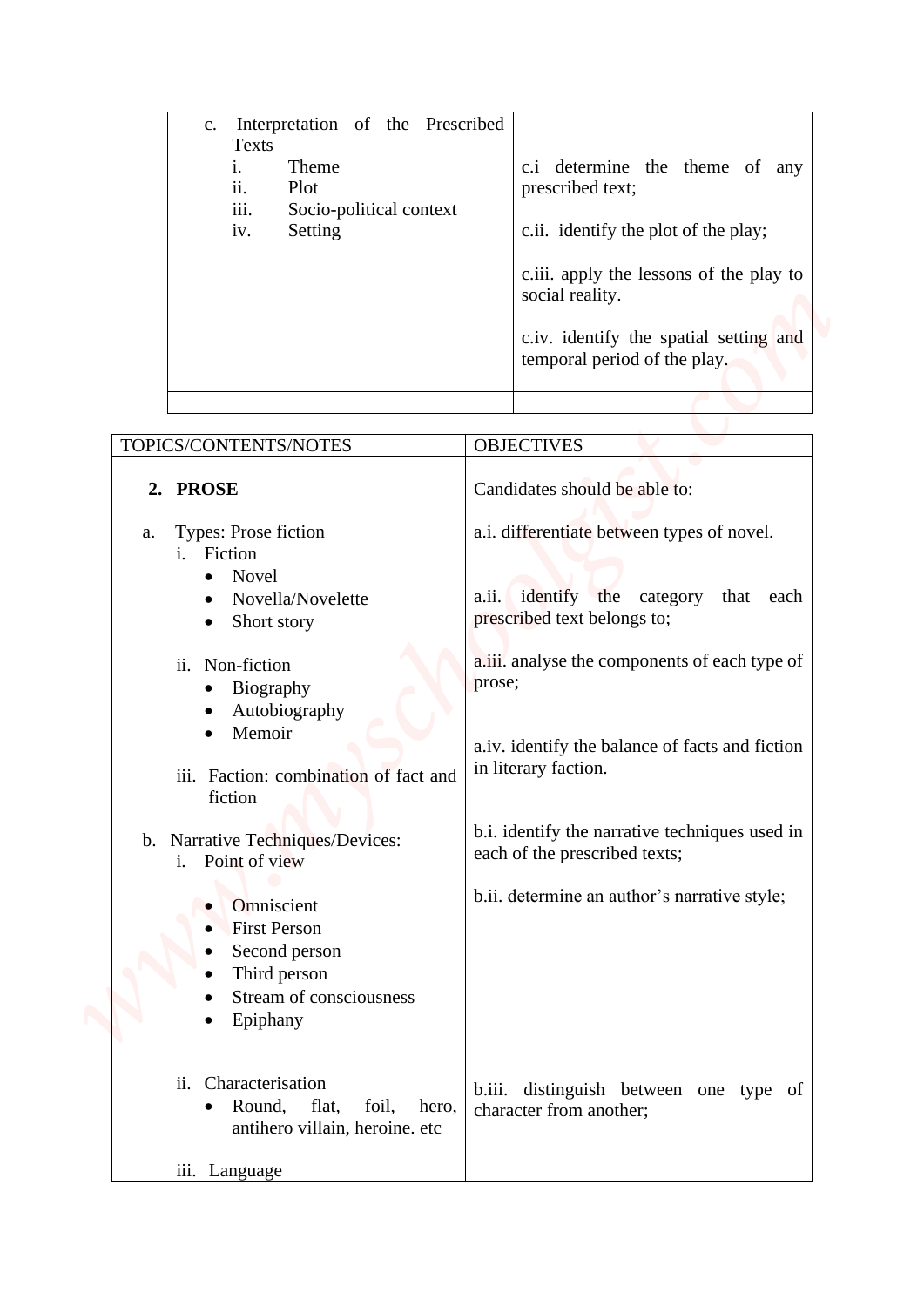|                |                                                    | b.iv. Grammar, diction and clarity of                |
|----------------|----------------------------------------------------|------------------------------------------------------|
|                |                                                    | expression.                                          |
| $\mathbf{c}$ . | <b>Textual Analysis</b>                            |                                                      |
|                | Theme                                              | c.i. determine the thematic pre-occupation           |
|                | ii. Plot                                           | of the prescribed text;                              |
|                | iii. Setting (Temporal/Spatial)                    |                                                      |
|                | iv. Socio-political context                        | c.ii. indicate the plot of the novel;                |
|                |                                                    | c.iii. identify the setting and period/timing of     |
|                |                                                    | the novel.                                           |
|                |                                                    |                                                      |
|                |                                                    | c.iv. relate the prescribed text to social           |
|                |                                                    | reality.                                             |
|                |                                                    |                                                      |
| 3.             | <b>POETRY</b><br>Types:                            | Candidates should be able to:                        |
| a.             | Sonnet<br>i.                                       |                                                      |
|                | ii. Ode                                            | a.i. identify different types of poetry;             |
|                | iii. Lyrics                                        |                                                      |
|                | iv. Elegy                                          | a.ii. identify the distinctive features of the       |
|                | v. Ballad                                          | poetic types.                                        |
|                | vi. Panegyric                                      |                                                      |
|                | vii. Epic                                          |                                                      |
|                | viii. Blank Verse, etc.                            |                                                      |
|                |                                                    |                                                      |
|                |                                                    |                                                      |
|                |                                                    |                                                      |
|                | TOPICS/CONTENTS/NOTES                              | <b>OBJECTIVES</b>                                    |
|                | b. Poetic devices                                  | b.i. determine the devices used by various<br>poets; |
|                | i.<br>Imagery                                      |                                                      |
|                | ii.<br>Sound (Rhyme/Rhythm,                        | b.ii. show how poetic devices are used for           |
|                | repetition, pun,                                   | aesthetic effect in each poem;                       |
|                | onomatopoeia, etc.)                                |                                                      |
|                | iii.<br>Diction                                    | b.iii. identify the figure of speech in the texts.   |
|                | Persona<br>iv.                                     |                                                      |
|                |                                                    | b.iv. Show how poetic devices convey                 |
|                |                                                    | message and meaning.                                 |
|                | c. Appreciation                                    | Deduce<br>c.i.<br>the<br>poet's<br>thematic          |
|                | Thematic preoccupation<br>$\ddot{1}$ .             | preoccupation from the poem;                         |
|                | ii.<br>Socio-political relevance<br>iii.<br>Style. | c.ii. appraise poetry as an art with moral           |

| TOPICS/CONTENTS/NOTES                                                                                                                    | <b>OBJECTIVES</b>                                                                                                                                                                                    |
|------------------------------------------------------------------------------------------------------------------------------------------|------------------------------------------------------------------------------------------------------------------------------------------------------------------------------------------------------|
| b. Poetic devices                                                                                                                        | b.i. determine the devices used by various<br>poets;                                                                                                                                                 |
| $\mathbf{i}$ .<br>Imagery<br>ii.<br>Sound (Rhyme/Rhythm,<br>repetition, pun,<br>onomatopoeia, etc.)<br>iii.<br>Diction<br>iv.<br>Persona | b.ii. show how poetic devices are used for<br>aesthetic effect in each poem;<br>b.iii. identify the figure of speech in the texts.<br>b.iv. Show how poetic devices convey<br>message and meaning.   |
| c. Appreciation<br>Thematic preoccupation<br>i.<br>Socio-political relevance<br>11.<br>iii.<br>Style.                                    | c.i.<br>Deduce<br>the<br>poet's<br>thematic<br>preoccupation from the poem;<br>c.ii. appraise poetry as an art with moral<br>values;<br>c.iii. apply the lessons from the poem to<br>social reality. |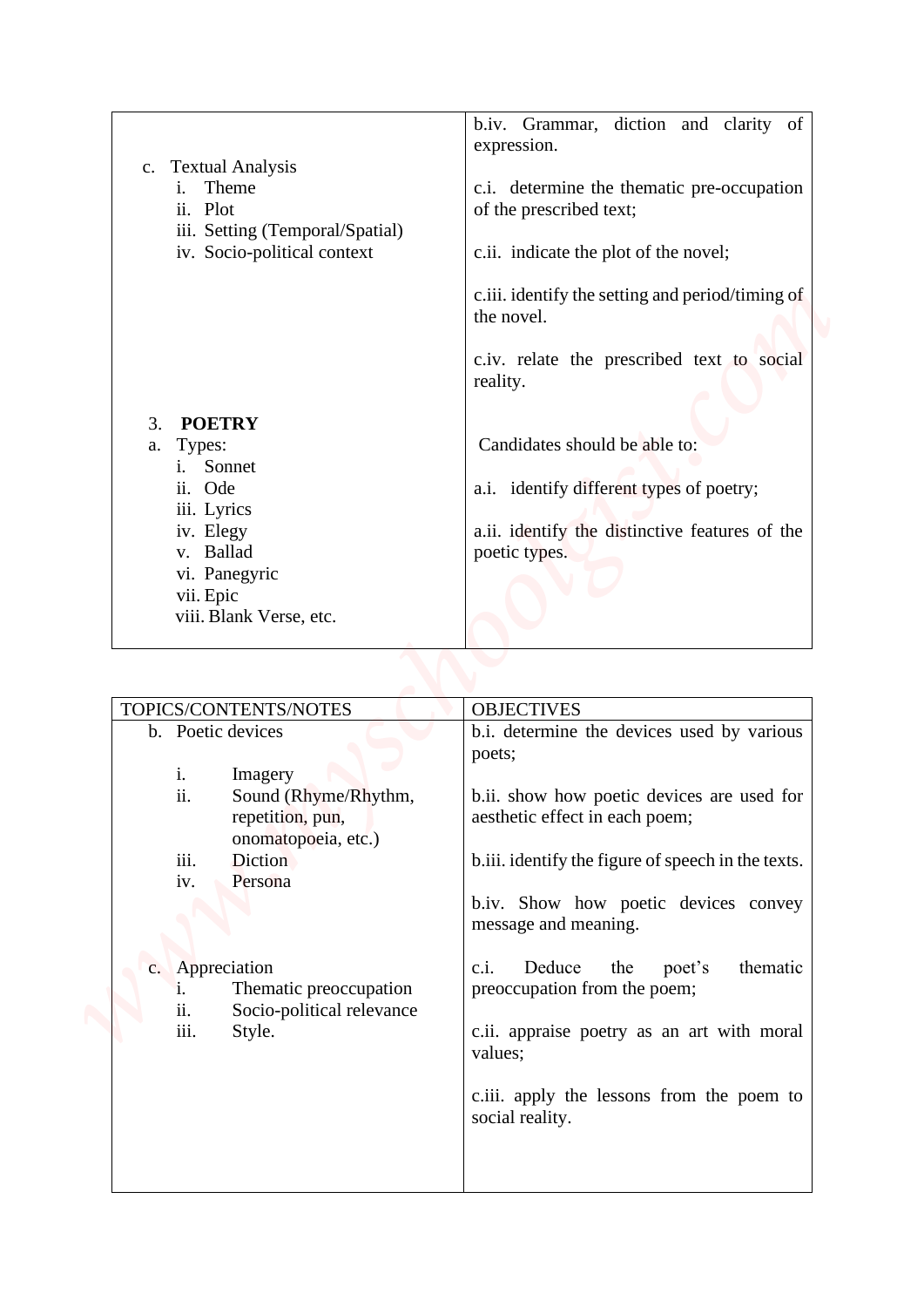| 4. GENERAL LITERARY<br><b>PRINCIPLES</b><br>a. Literary terms:<br>foreshadowing, suspense, theatre,<br>dialogue,<br>monologue,<br>soliloquy,<br>symbolism, protagonist, antagonist,<br>figures of speech, satire, stream of<br>consciousness,<br>synecdoche, | Candidates should be able to:<br>a.i. identify literary terms that are specific<br>to drama, prose and poetry;<br>a.ii. identify areas of overlap in all the genres<br>e.g. verse in drama and poetry, narration in<br>all the genres. |
|--------------------------------------------------------------------------------------------------------------------------------------------------------------------------------------------------------------------------------------------------------------|----------------------------------------------------------------------------------------------------------------------------------------------------------------------------------------------------------------------------------------|
| metonymy, etc,<br>in addition to those listed above under<br>the different genres.<br>5. LITERARY APPRECIATION                                                                                                                                               |                                                                                                                                                                                                                                        |
| Unseen passages/extracts from Drama,<br>Prose and Poetry.                                                                                                                                                                                                    | Candidates should be able to:<br>i.<br>identify literary devices used in a<br>given passage/extract;<br>provide an interpretation of the<br>ii.<br>given passage/extract;<br>iii.<br>relate the extract to true life<br>experiences.   |
| $\mathcal{N}$                                                                                                                                                                                                                                                |                                                                                                                                                                                                                                        |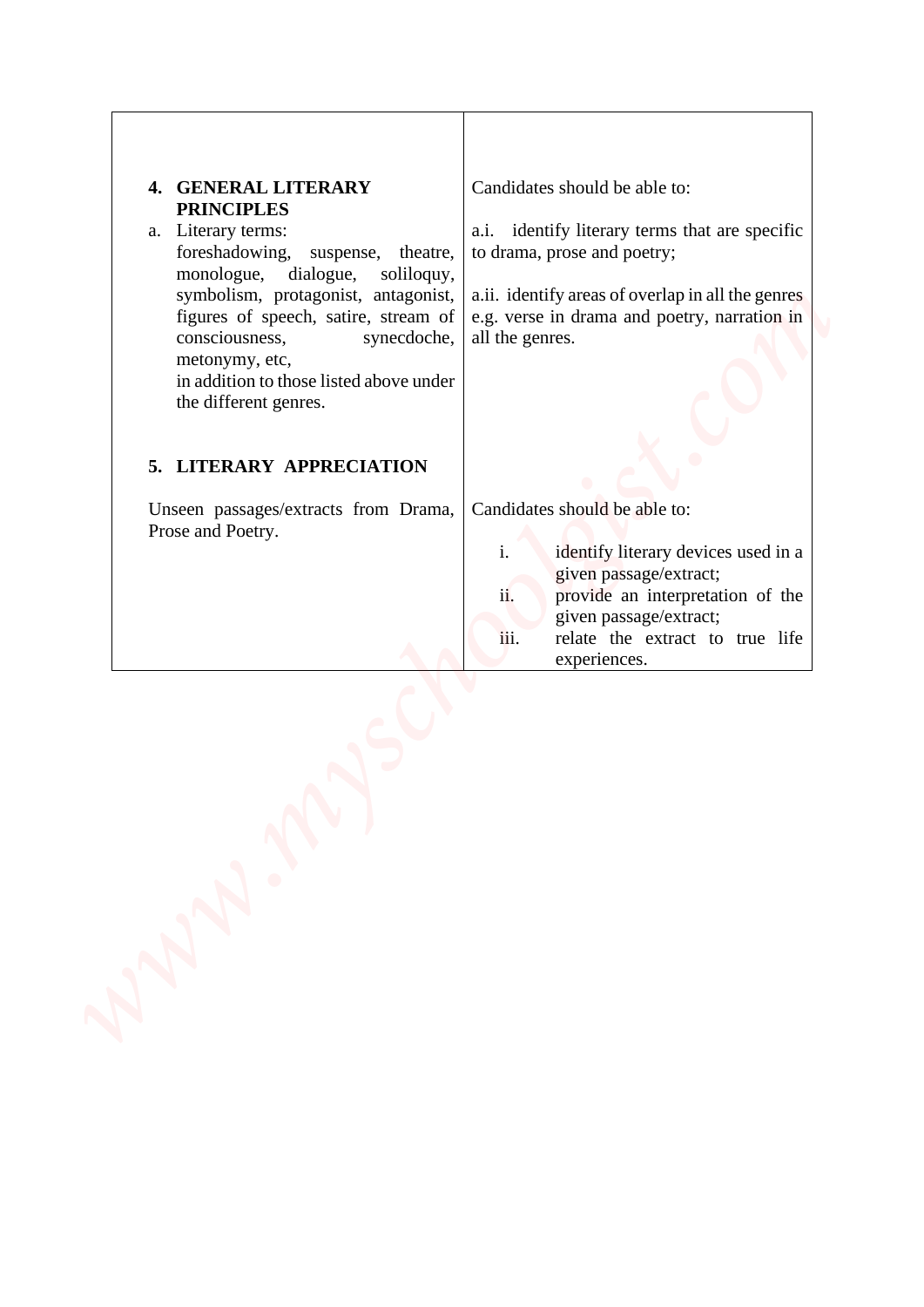# **A LIST OF SELECTED AFRICAN AND NON-AFRICAN PLAYS, NOVELS AND POEMS**

### Drama:

|  |  | Wole Soyinka: The Lion and the Jewel |
|--|--|--------------------------------------|
|--|--|--------------------------------------|

# Non-African:

| -1. |  | John Osborne: Look Back in Anger |
|-----|--|----------------------------------|
|-----|--|----------------------------------|

### Prose:

### African:

| 1. | Alex Agyei-Agyir: | <b>Unexpected Joy at Dawn</b> |
|----|-------------------|-------------------------------|
|----|-------------------|-------------------------------|

# Non African:

# Poetry:

# African:

| <b>POEMS</b><br>African:<br>i.<br>Wole Soyinka: The Lion and the Jewel<br>Non-African:<br>$\mathbf{i}$ .<br>John Osborne: Look Back in Anger<br><b>Unexpected Joy at Dawn</b><br>Alex Agyei-Agyir:<br><b>Second Class Citizen</b><br><b>Buchi Emecheta:</b><br>Non African:<br><b>Wuthering Heights.</b><br><b>Emily Bronte:</b><br><b>Black Woman</b><br>Leopold Sedar Senghor:<br>Niyi Osundare:<br>The Leader and the Led<br>The Grieved Lands.<br>Agostinho Neto:<br><b>Oumar Farouk Sesay:</b><br>The Song of the Women of my Land<br>Lade Wosornu:<br><b>Raider of the Treasure Trove</b><br>Onu Chibuike:<br>A Government Driver on his Retirement<br>Non-African:<br>John Donne:<br><b>The Good Morrow</b><br>Maya Angelou:<br><b>Caged Bird</b> |                |              | A LIST OF SELECTED AFRICAN AND NON-AFRICAN PLAYS, NOVELS AND |  |
|----------------------------------------------------------------------------------------------------------------------------------------------------------------------------------------------------------------------------------------------------------------------------------------------------------------------------------------------------------------------------------------------------------------------------------------------------------------------------------------------------------------------------------------------------------------------------------------------------------------------------------------------------------------------------------------------------------------------------------------------------------|----------------|--------------|--------------------------------------------------------------|--|
|                                                                                                                                                                                                                                                                                                                                                                                                                                                                                                                                                                                                                                                                                                                                                          |                |              |                                                              |  |
|                                                                                                                                                                                                                                                                                                                                                                                                                                                                                                                                                                                                                                                                                                                                                          | Drama:         |              |                                                              |  |
|                                                                                                                                                                                                                                                                                                                                                                                                                                                                                                                                                                                                                                                                                                                                                          |                |              |                                                              |  |
|                                                                                                                                                                                                                                                                                                                                                                                                                                                                                                                                                                                                                                                                                                                                                          |                |              |                                                              |  |
|                                                                                                                                                                                                                                                                                                                                                                                                                                                                                                                                                                                                                                                                                                                                                          |                |              |                                                              |  |
|                                                                                                                                                                                                                                                                                                                                                                                                                                                                                                                                                                                                                                                                                                                                                          | Prose:         |              |                                                              |  |
|                                                                                                                                                                                                                                                                                                                                                                                                                                                                                                                                                                                                                                                                                                                                                          | African:<br>i. |              |                                                              |  |
|                                                                                                                                                                                                                                                                                                                                                                                                                                                                                                                                                                                                                                                                                                                                                          | ii.            |              |                                                              |  |
|                                                                                                                                                                                                                                                                                                                                                                                                                                                                                                                                                                                                                                                                                                                                                          |                |              |                                                              |  |
|                                                                                                                                                                                                                                                                                                                                                                                                                                                                                                                                                                                                                                                                                                                                                          | i.             |              |                                                              |  |
|                                                                                                                                                                                                                                                                                                                                                                                                                                                                                                                                                                                                                                                                                                                                                          | Poetry:        |              |                                                              |  |
|                                                                                                                                                                                                                                                                                                                                                                                                                                                                                                                                                                                                                                                                                                                                                          | African:<br>i. |              |                                                              |  |
|                                                                                                                                                                                                                                                                                                                                                                                                                                                                                                                                                                                                                                                                                                                                                          | ii.            |              |                                                              |  |
|                                                                                                                                                                                                                                                                                                                                                                                                                                                                                                                                                                                                                                                                                                                                                          | iii.           |              |                                                              |  |
|                                                                                                                                                                                                                                                                                                                                                                                                                                                                                                                                                                                                                                                                                                                                                          | iv.            |              |                                                              |  |
|                                                                                                                                                                                                                                                                                                                                                                                                                                                                                                                                                                                                                                                                                                                                                          | ${\bf V}$ .    |              |                                                              |  |
|                                                                                                                                                                                                                                                                                                                                                                                                                                                                                                                                                                                                                                                                                                                                                          | vi.            |              |                                                              |  |
|                                                                                                                                                                                                                                                                                                                                                                                                                                                                                                                                                                                                                                                                                                                                                          |                |              |                                                              |  |
|                                                                                                                                                                                                                                                                                                                                                                                                                                                                                                                                                                                                                                                                                                                                                          | i.<br>ii.      |              |                                                              |  |
|                                                                                                                                                                                                                                                                                                                                                                                                                                                                                                                                                                                                                                                                                                                                                          | iii.           | T.S. Elliot: | The Journey of the Magi                                      |  |